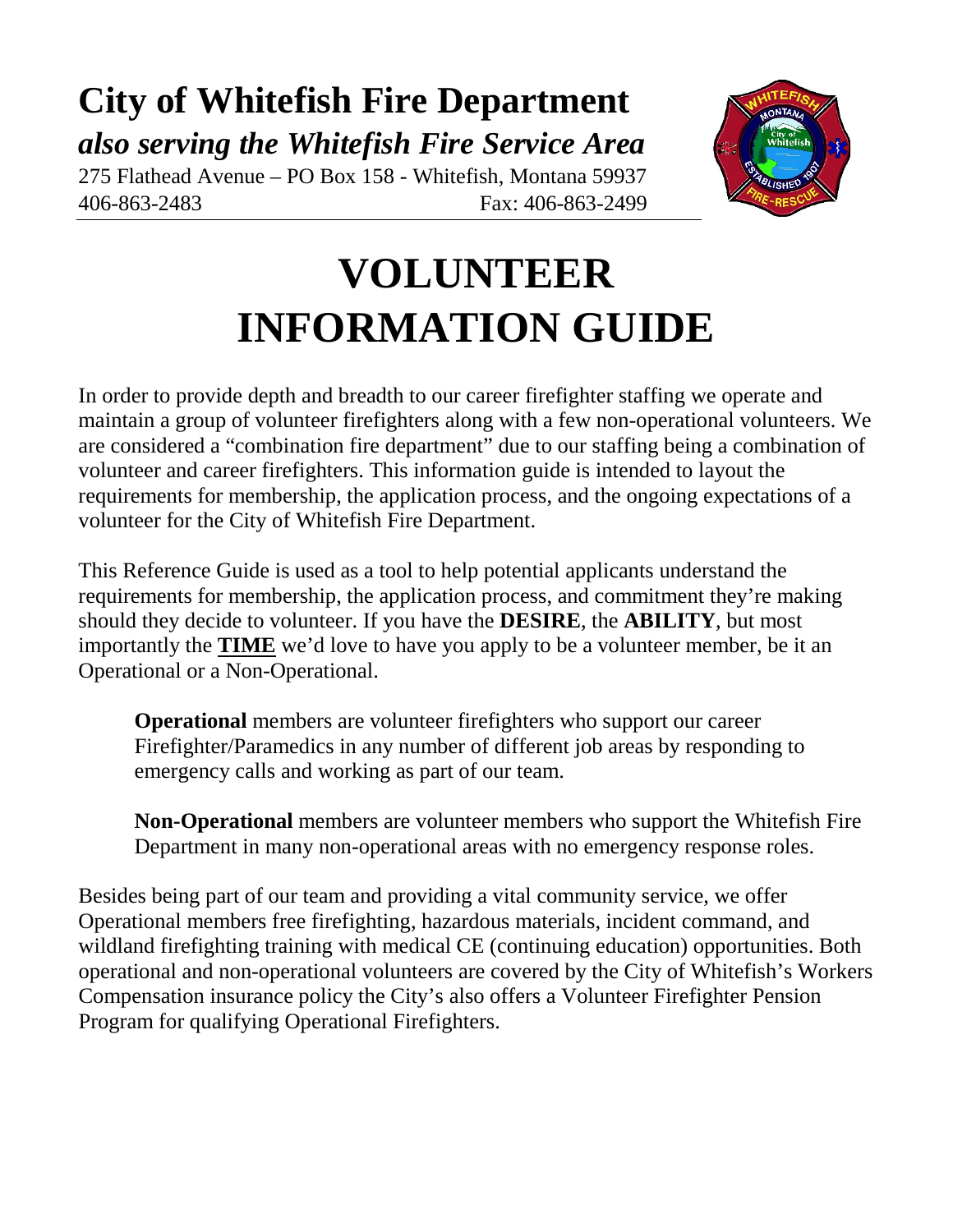## **APPLICATION REQUIREMENTS**

#### {per Montana Code Annotated 7-33-4107 & the Whitefish FD}

- \_\_\_ 1.Must be a citizen of the United States;
- \_\_\_ 2. Prefer a resident within the City of Whitefish or the surrounding Rural Fire Service Area; consideration will be given to applicants residing outside the Whitefish Fire Department response area based on the applicant's ability to meet the emergency response requirements.
- \_\_\_ 3.Must be 18-years of age or older;
- \_\_\_ 4.Must hold a valid high school diploma or GED;
- \_\_\_ 5.Must possess a valid Montana or out-of-state Driver's License. A valid Montana Driver's License must be obtained by all Operational Firefighters prior to completing the probationary period;
- \_\_\_ 6.Must not have been convicted of a crime for which the applicant could have been imprisoned in a Federal or State penitentiary; and
- \_\_\_ 7.Operational Firefighter Applicants shall be able to successfully complete the Whitefish Fire Department's physical exam, appropriate CPAT (Candidate's Physical Agility Test) and a comprehensive background check.

### **APPLICATION PROCESS**

- \_\_\_ 1.Request a tour and/or a ride-along (not required);
- \_\_\_ 2.Submit a completed Whitefish Fire Department Volunteer Application;
- \_\_\_ 3. You will be contacted to schedule an interview.

#### **INTERVIEW**

The Interview Committee consisting of the Assistant Chief and a member from the on-duty career staff shall conduct the interview.

- \_\_\_ 1.During the interview the interview committee will further explain the different job opportunities and time commitments;
- \_\_\_ 2.Ask you a series of questions;
- \_\_\_ 3. Answer any questions you may have;
- \_\_\_ 4. Give you a tour of our station and introduce you to the members on hand.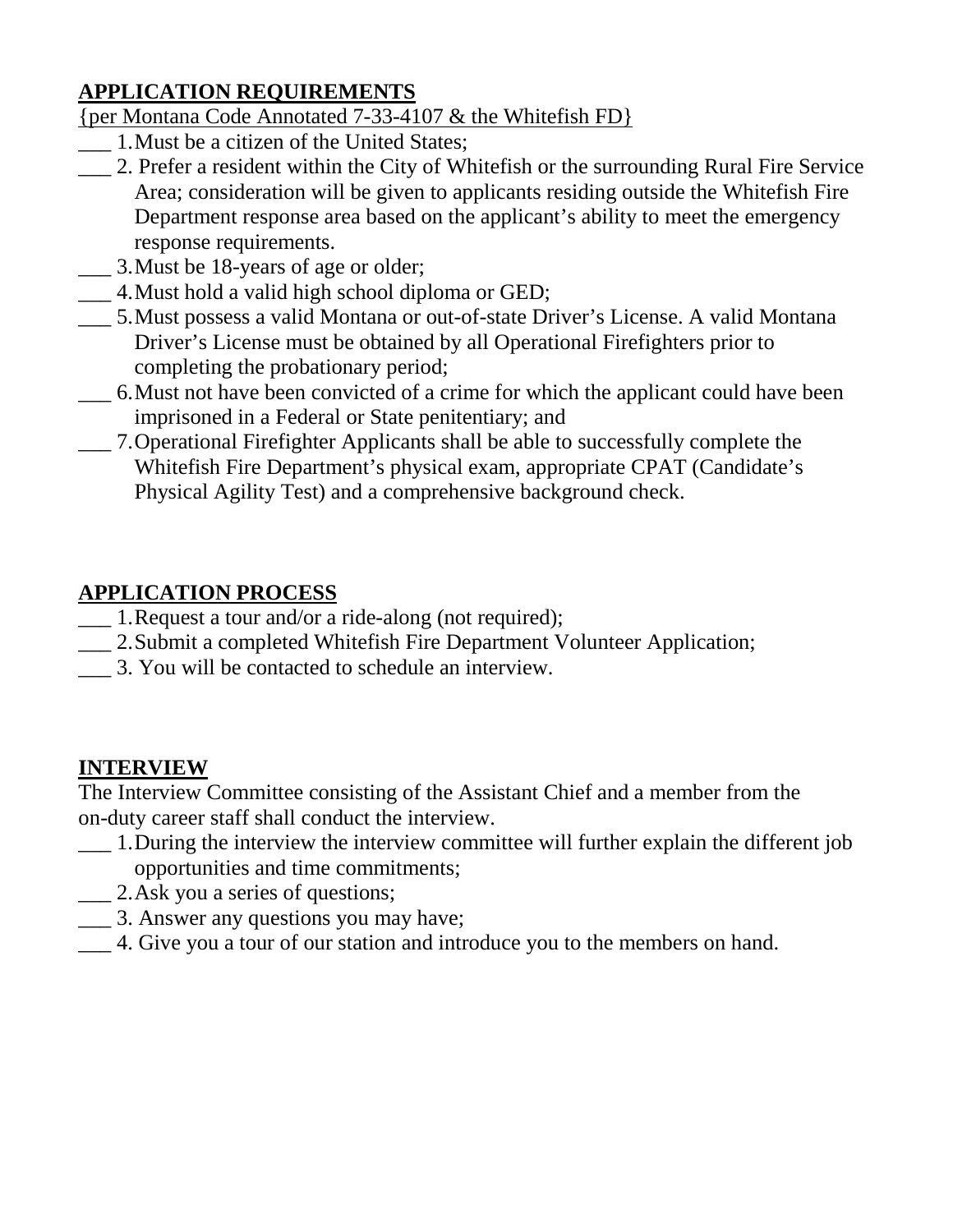## **TENTATIVE DECISION**

The Interview Committee will meet with the Fire Chief and decide on a preliminary decision.

- \_\_\_ 1. The applicant will be notified of the decision;
- 2. If a tentative offer is made, we'll request additional information needed to complete the application process.
	- a. A list of three references we can contact;
	- b. Copy of a GED, High School or College diploma;
	- c. Copy of your Driver's History Report (you obtained from the Motor Vehicle Department);
	- d. Your personal Doctor's OK to partake in the program (form provided);
	- e. We'll sent you for a Drug & Alcohol test;
	- f. Provide information and your approval for us to complete a detailed background check (form provided).

#### **FINAL DECISION**

Once all the required documentation is submitted and all the checks come back, the Chief and Assistant Chief will make the decision on a final offer.

- \_\_\_ 1. All required info supplied and reviewed;
- \_\_\_ 2. CPAT (Candidate Physical Agility Test) scheduled and successfully completed. Must have signed Doctor's approval form before this test.

#### **NOTIFICATION**

- \_\_\_ 1. Applicant notified of final decision;
- \_\_\_ 2. Successful applicants shall schedule an orientation day.

#### **ORIENTATION DAY**

During the Orientation Day you will complete:

- \_\_\_ 1. Chief's Interview;
- \_\_\_ 2. Obtain Target Solutions account (online Training Platform);
- \_\_\_ 3. Complete online Target Solutions:
	- CAPCE HIPPA Awareness course;
	- CAPCE Infection Control course;
	- Hazard Communications course;
- \_\_\_ 4. Complete HR's Harassment Awareness course (video)
- \_\_\_ 5. Read and Acknowledge:
	- FD 's Mission Statement & Core Values;
	- City's Rules & Regulations;
	- FD's SAPs and SOGs;
- \_\_\_ 6. Complete an I-9 form and an emergency contact form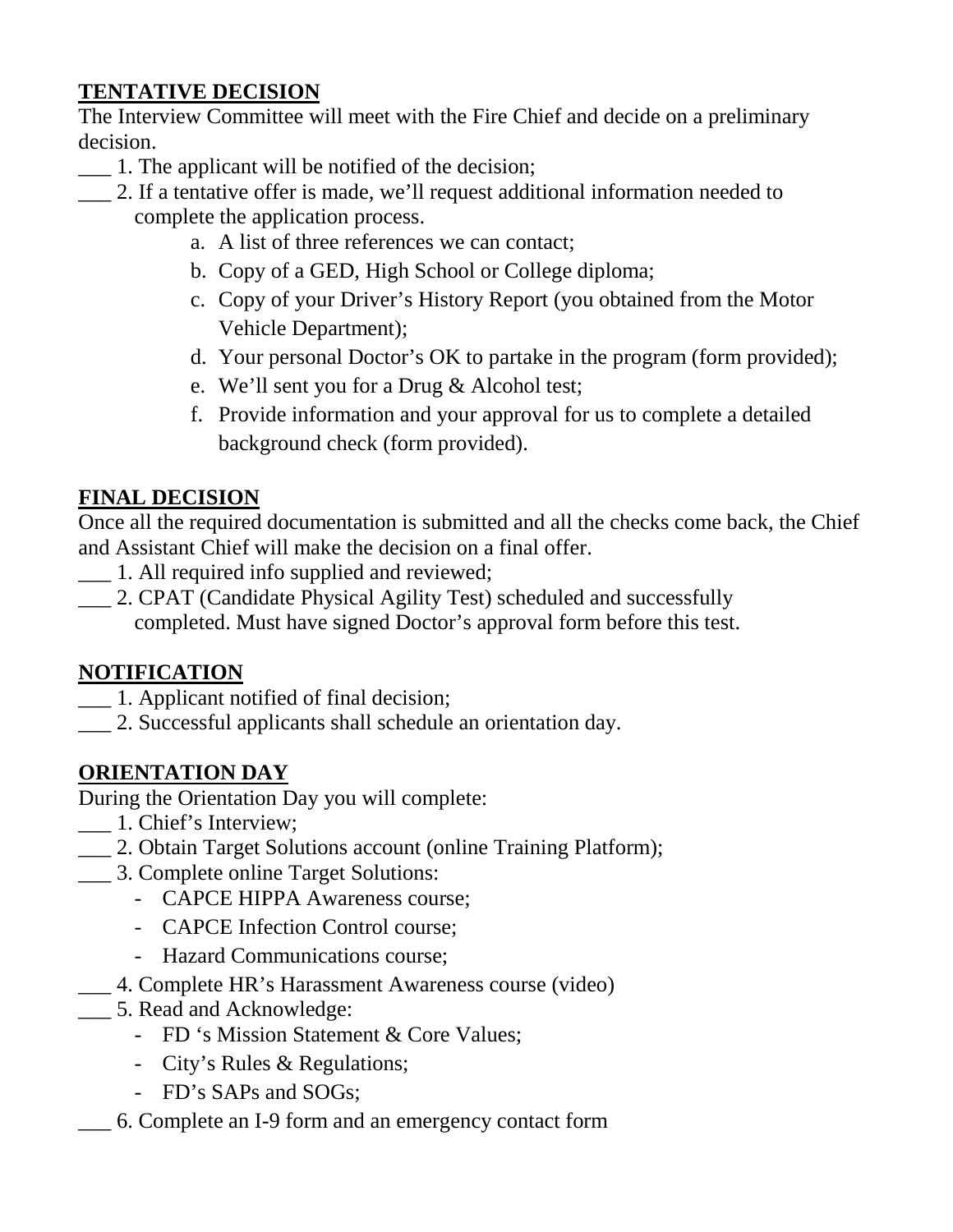# **MEMBERSHIP CLASSIFICATION TERMS**

| Applicant:                                                                                                            | A person who has submitted a completed application and is<br>active in the selection process.                                                                                                                                                                                                                                                                                           |
|-----------------------------------------------------------------------------------------------------------------------|-----------------------------------------------------------------------------------------------------------------------------------------------------------------------------------------------------------------------------------------------------------------------------------------------------------------------------------------------------------------------------------------|
|                                                                                                                       | Probationary Firefighter: AKA Probie. The first 6-month period of time allowing the<br>volunteer to learn the position, demonstrate the time commitment<br>needed to be successful, and for the Fire Department's Officers<br>to evaluate a volunteer's potential and performance. During the<br>probationary period the Fire Chief may terminate a volunteer<br>with or without cause. |
| Candidate:                                                                                                            | A volunteer working towards completion of the initial training<br>requirements for at least one of the volunteer firefighter jobs.                                                                                                                                                                                                                                                      |
| Rookie:                                                                                                               | A fire fighter during their first year on the job. A fire service<br>tradition where a new firefighter demonstrates their commitment<br>to the job, this is NOT a hazing period. During this year the new<br>firefighter builds the relationships needed to be a successful<br>member of our highly effective team.                                                                     |
| Operational:                                                                                                          | A firefighter who has met all the initial requirements and<br>maintains the incumbent requirements for one or more of the<br>specific Operational Reserve job positions.                                                                                                                                                                                                                |
| Commissioned Firefighter:                                                                                             | A fire fighter who has met all the requirements for the all-<br>encompassing job of a Firefighter/Paramedic for the City of<br>Whitefish Fire Department. {Same requirements as our career<br>Firefighter/Paramedic}                                                                                                                                                                    |
| Part-Time Firefighter/Paramedic:<br>No longer a volunteer, hired by the City of<br>Whitefish as a part-time employee. |                                                                                                                                                                                                                                                                                                                                                                                         |
| <b>Resident Firefighter:</b>                                                                                          | A volunteer member who is part of the Resident Program who<br>completes their initial training during a summer Fire Academy<br>then covers a set shift in exchange for free living<br>accommodations at one of our remote firehouses. Typically,<br>college students seeking a career in the fire service.                                                                              |
| Career Firefighter/Paramedic:                                                                                         | Full-time employees of the City of Whitefish who<br>meet and maintain all of the training, certifications and licensing<br>of this all-encompassing job.                                                                                                                                                                                                                                |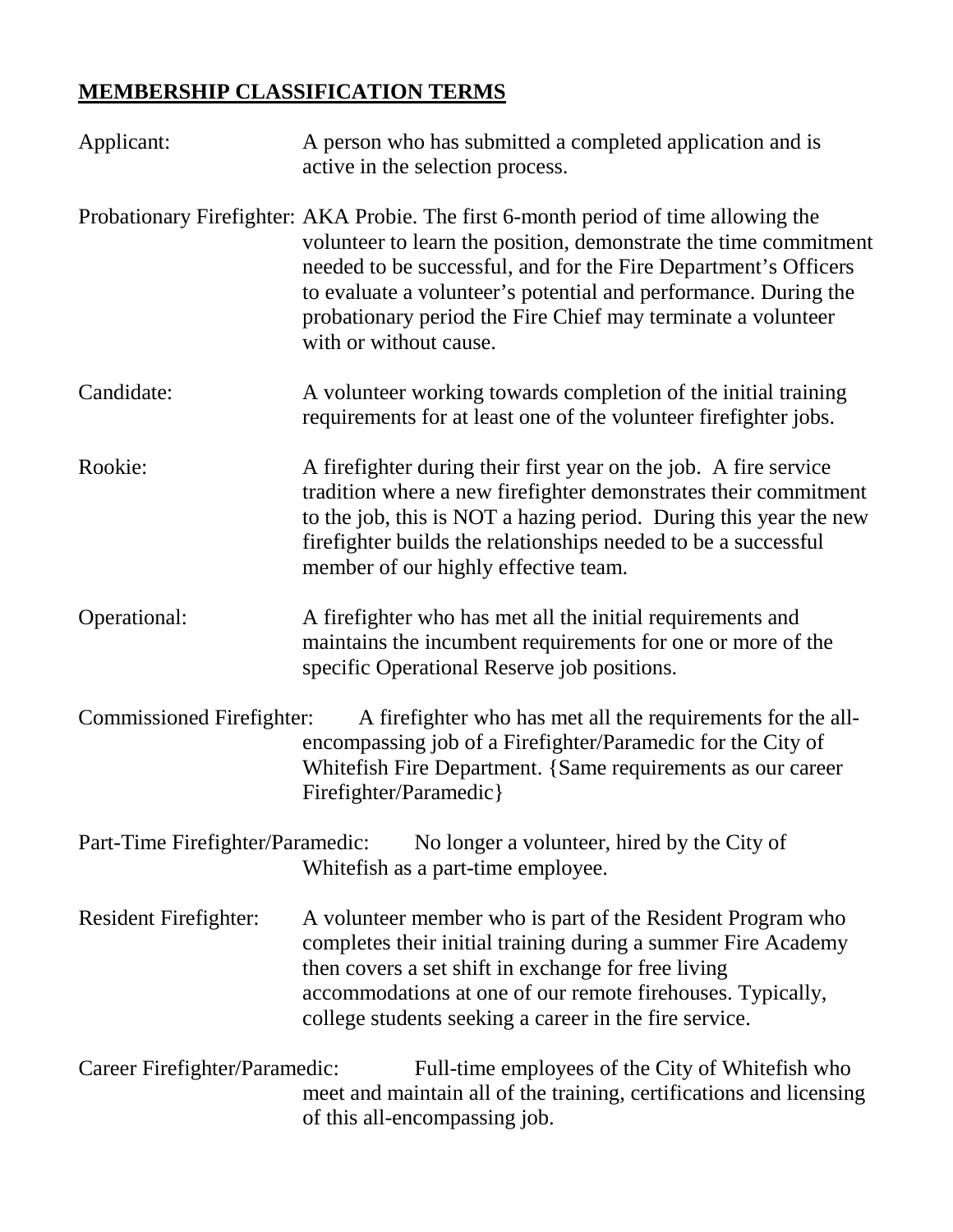#### **FIRE DEPARTMENT AND RELATED ORGANIZATIONS**

Whitefish Fire Department: A department within the City of Whitefish that through an intergovernmental agreement also provides fire and rescue services to the surrounding Whitefish Fire Service Area and Emergency Medical Services to a portion of the county through an agreement with Flathead County EMS.

Whitefish Fire Service Area: An area outside the City of Whitefish governed by a Board of Trustees who contract with the City of Whitefish for fire protection.

Whitefish Professional Firefighters Association: The labor union for the full-time career Firefighters' and Company Officers', IAFF Local 3995.

Whitefish Firefighter Association, Inc.: A not-for-profit membership organization made up of all fire department members organized to support the mission of the Whitefish Fire Department. Member includes: Chief Officers, Admin Staff, Career and part-time firefighters along with both Operational and Non-Operational Volunteers.

Fire Department Relief Association of the City of Whitefish, Inc.: An organization that monitors and manages the volunteer firefighter pension funds. {Montana Code Annotated Title 19, Chapter 18}.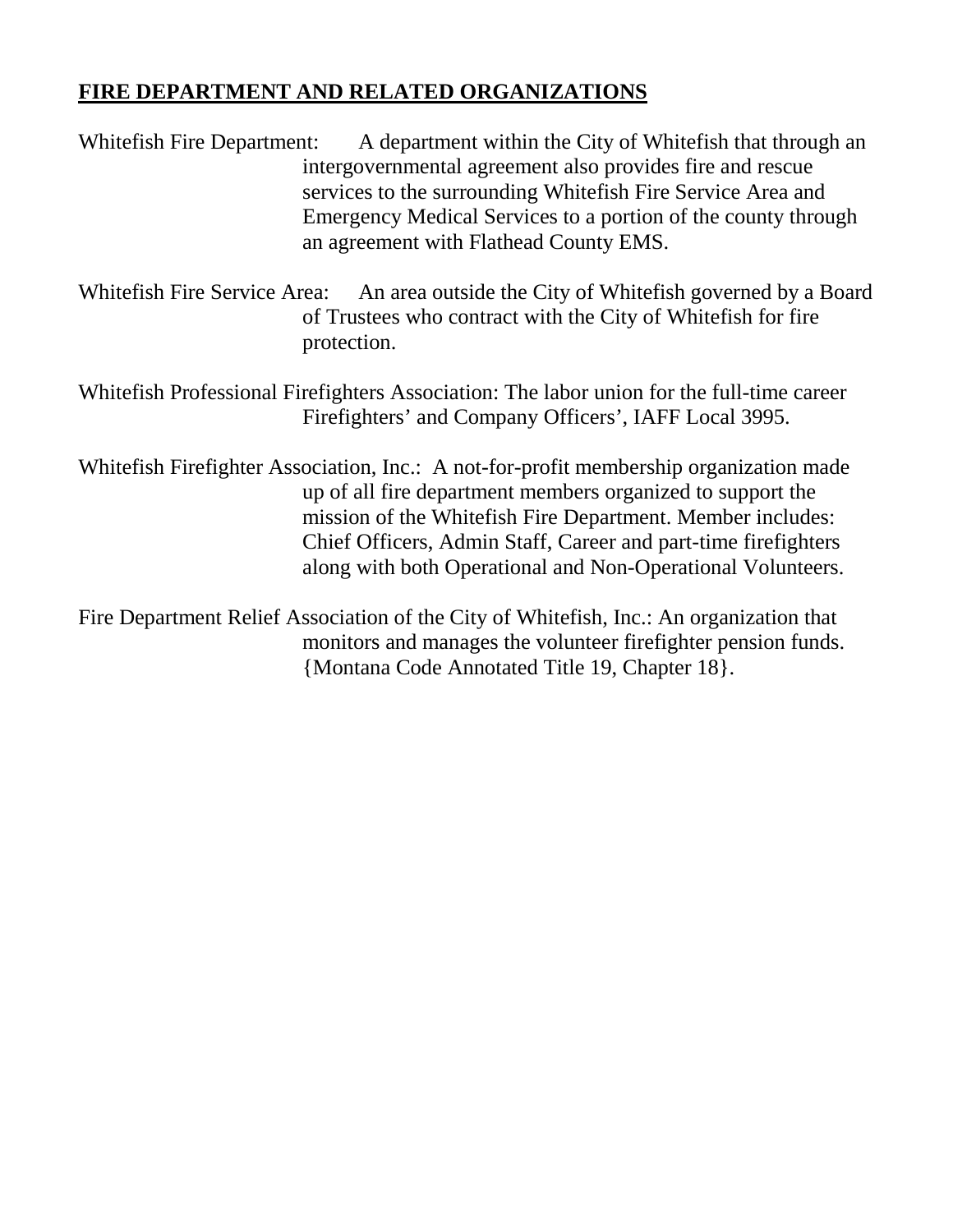#### **INITIAL TRAINING REQUIREMENTS FOR EACH VOLUNTEER OPERATIONAL POSITION**

Operational members are volunteers who fill one or more of our Whitefish Fire Department job positions.

A volunteer shall be classified as probationary for at least their first 6-months, and until they complete at least one of the operational reserve positions. Any probationary member failing to complete the requirements for at least one position within their first year will automatically be dropped from the membership rolls.

#### Initial Training for **ALL Operational Membership Positions \*\*\***

- \_\_\_ American Heart Professional Rescuer CPR;
- \_\_\_ Complete FEMA's I-700, I-100, and I-200 online training;
- $\frac{1}{10}$  Review paper-work requirements:  $1^{st}$  Report of Injury, Incident Sheets, Daily Log, etc.;
- \_\_\_ Complete The following online Target Solutions courses:
	- Lock-out / Tag-out;
	- Workplace Stress;
	- Ethics in the Workplace;
	- Back Injury Prevention.

#### Initial Training for Operational **Ambulance Drivers**

- \_\_\_ Completed the Initial FD Orientation Day training;
- \_\_\_ Complete the Initial Training required for ALL Operational members listed above \*\*\*;
- \_\_\_ Hold a valid Montana EMR, EMT, AEMT, or Paramedic license;
- \_\_\_ Completed the Whitefish FD's Emergency Vehicle Driver Course or VFIS' plus TIMs Traffic Management Course;
- \_\_\_ Complete the WFD's Ambulance Driver Task Book with final Approval signatures from each shift Captain.

#### Initial Training for Operational **EMS Providers**

- \_\_\_ Completed the Initial FD Orientation Day training;
- \_\_\_ Complete the Initial Training required for ALL Operational member listed above \*\*\*;
- \_\_\_ Hold a valid Montana EMR, EMT, AEMT, or Paramedic license;
- \_\_\_ Obtain permission to operate at your EMS level from the department's Medical Director;
- \_\_\_ Successfully complete the WFD's EMS-Provider Task Book with approval signatures from each shift Captain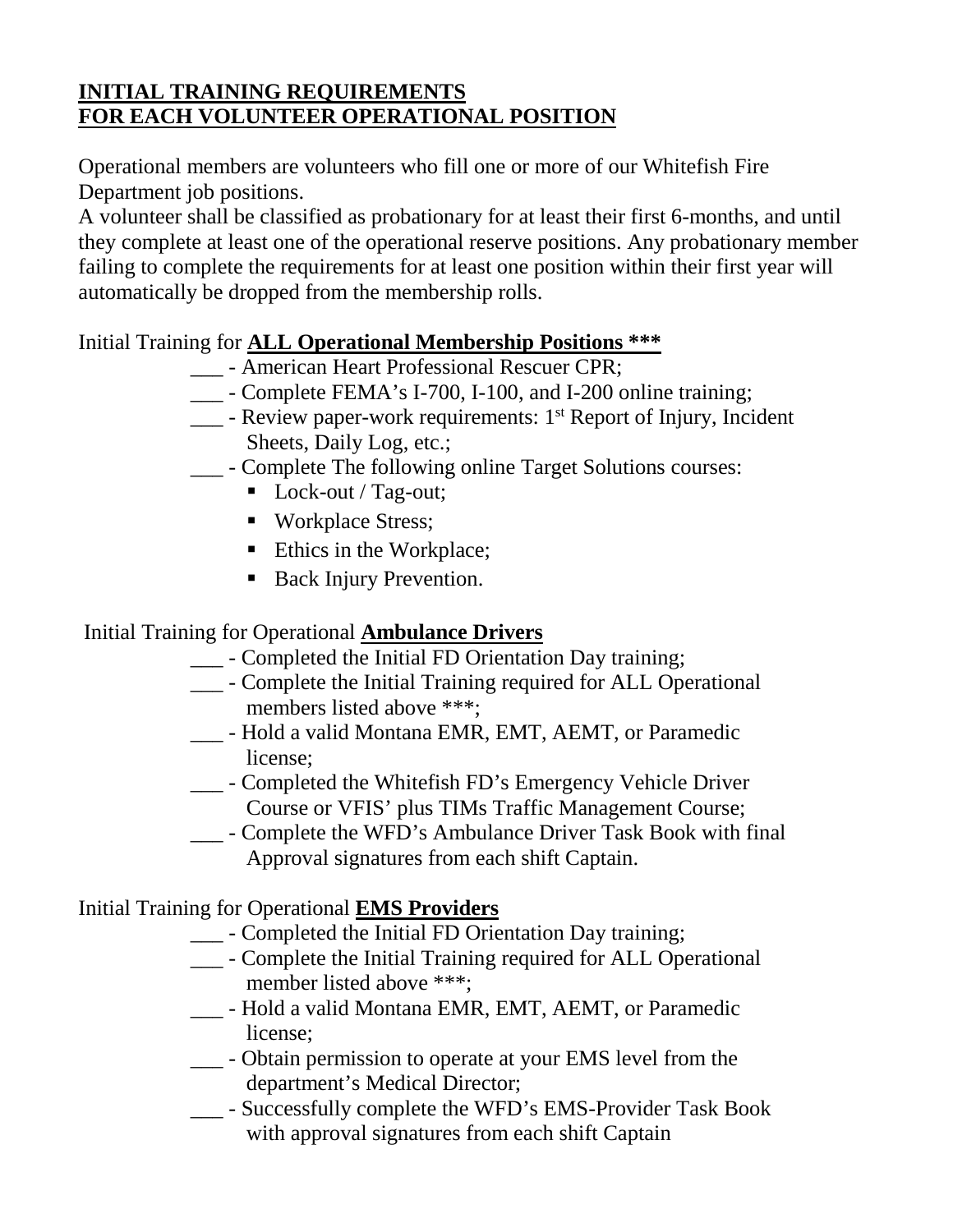Initial Training for Operational **Exterior Firefighters** (non-SCBA use)

- \_\_\_ Completed all the Initial FD Orientation Day training;
- \_\_\_ Complete the Initial Training required for ALL Operational Members listed above \*\*\*;
- \_\_\_ Must complete the following portions of NFPA Firefighter 1
	- Fire Service History
	- NFPA 1500 Safety
	- Accountability
	- PPE
	- Communications
	- Fire Behavior
	- Building Construction
	- Scene lighting
	- Fire extinguishers
	- Rope webbing knots
	- Forcible entry
	- Ground ladders
	- Water Supply
	- Fire Hose
	- Public Education
	- Fire Inspection / preplanning
- \_\_\_ May complete NWCG Wildland Firefighter Type 2 (FFT2)

#### Initial Training for Operational **Interior Firefighters**

- \_\_\_ Completed all the Initial FD Orientation Day training;
- \_\_\_ Complete the Initial Training required for ALL Operational Members listed above \*\*\*;
- \_\_\_ Complete NFPA's Hazardous Materials Operations Level
- \_\_\_ Complete NFPA's Firefighter I
- \_\_\_ Complete NWCG's Wildland Firefighter Type 2 (FFT2)
- \_\_\_ Prefer completion of NFPA's Firefighter II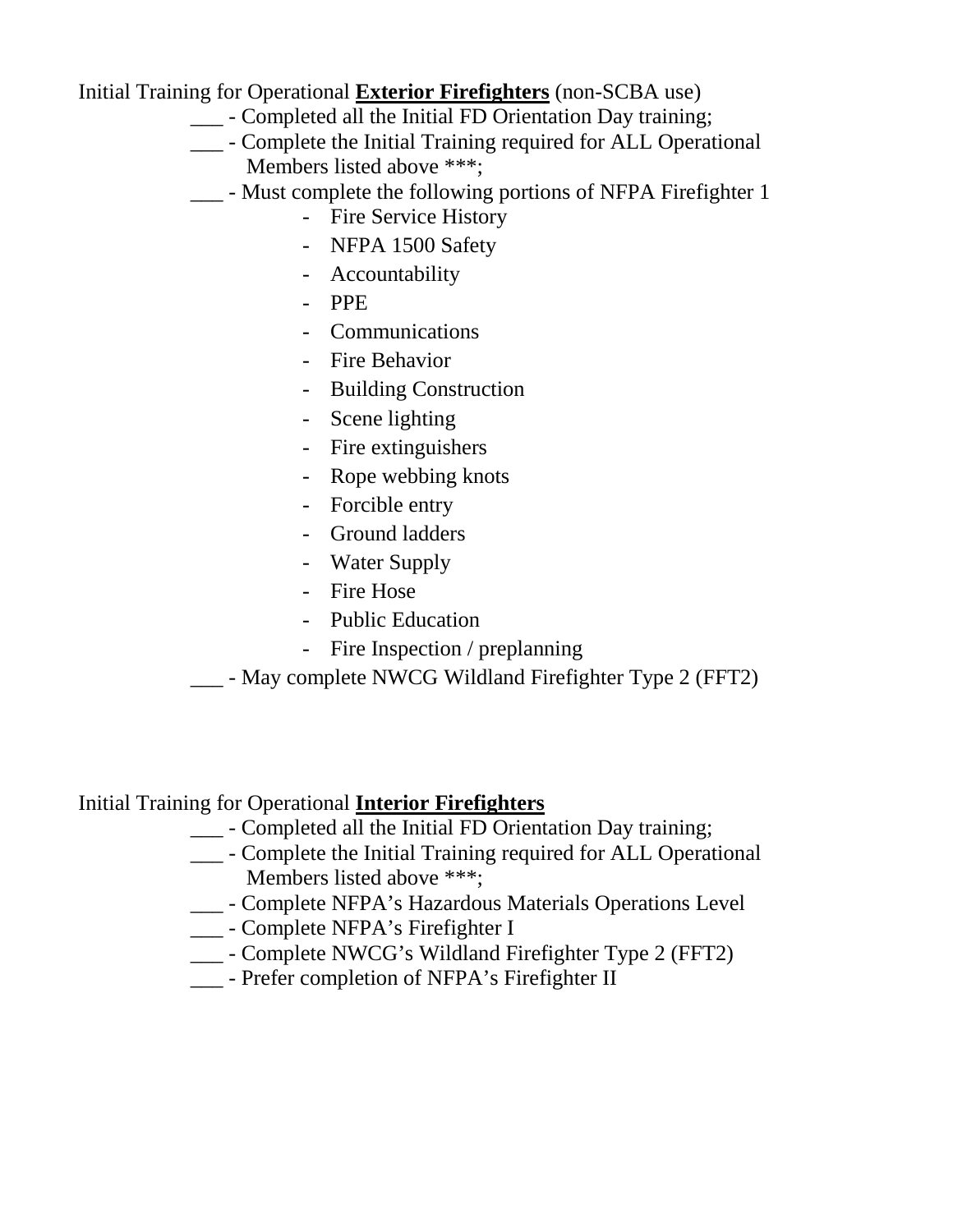Initial Training for Operational **Driver / Operator**

- \_\_\_ Completed all the Initial FD Orientation Day training;
- \_\_\_ Complete the Initial Training required for ALL Operational Members listed above \*\*\*;
- \_\_\_ Complete NFPA's Hazardous Materials Awareness Level.
- \_\_\_ Completed the Whitefish FD's Emergency Vehicle Driver Course.
- \_\_\_- Complete the TIMs Traffic Incident Management course.
- \_\_\_ Complete each of the WFD's Driver Task Book with approval from each shift Captain for each vehicle category: Brush trucks (type 5 & 6 engines), Tender, Rescue, and our Fire Engines (type 1 engines) This includes pumping and drafting;
- \_\_\_ May complete WFD's Driver Task Books with Captains' approval for our UTV, Hover Craft, and our Fire Boats.

#### Initial Training for an **"Extra Board"** position

which would allow the volunteer to fill a vacancy in the on-duty staffing level when none of the career staff is available. Must have completed the following:

- \_\_\_ Operational EMS-Provider, prefer a Paramedic but must be at least an EMT;
- \_\_\_ Operational Ambulance Driver;
- \_\_\_ Operational Interior Firefighter;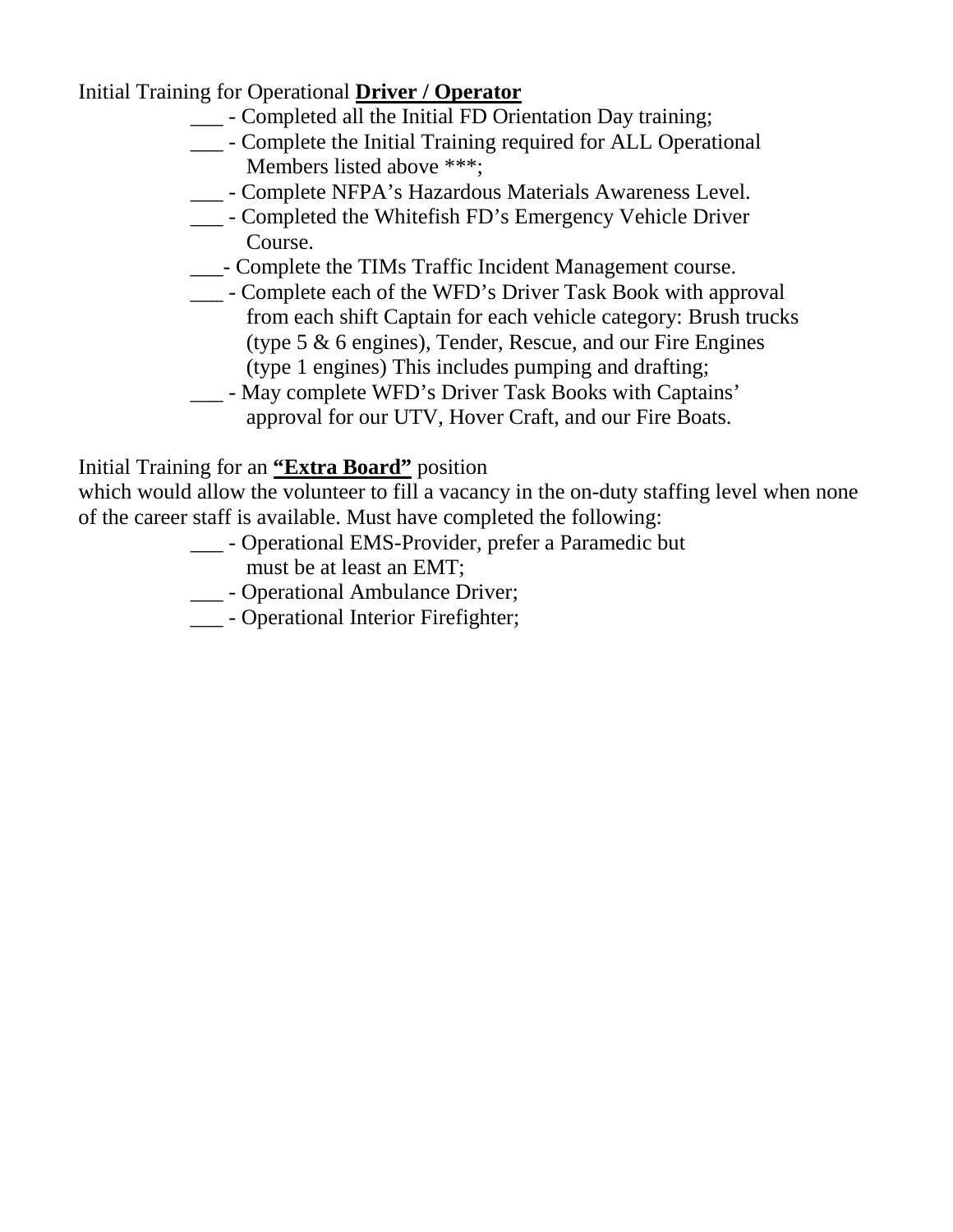# **VOLUNTEER MEMBER PARTICIPATION**

In order to truly meet the purpose of the Whitefish Fire Department's Volunteer Program our volunteers' respond to emergency calls and assisting the career staff in meeting the operational duties of the Whitefish Fire Department.

Firefighting is a PARTICIPATION team activity.

### *As Chief Alan Brunacini says, "It's all about who shows up and goes to work".*

To be quite honest for those volunteers interested in the position of Ambulance Driver and/or EMS-Provider that means:

- 1. Spending time at the station where the on-duty Captain can assign you to a position on our 1st out ambulance or
- 2. Being on-call where the Captain could contact you for our scheduled IFT (Interfacility transfers) or
- 3. Respond to the station whenever the  $1<sup>st</sup>$  ambulance responds to a call, in order to provide coverage for our 2nd out ambulance.

For those volunteers interested in assisting during fire and rescue situations you either need to be here to respond with the crew or be cleared to drive and operate our vehicles so when you respond to the station you can bring equipment to the scene. Our career staff does not wait.

#### **RELATED ORGANIZATIONS**

| <b>NFPA</b>  | - The National Fire Protection Agency sets standards for the fire service, for<br>example NFPA #1001 is the standard for Firefighter I and II.                                                                                                                                                                                               |
|--------------|----------------------------------------------------------------------------------------------------------------------------------------------------------------------------------------------------------------------------------------------------------------------------------------------------------------------------------------------|
| <b>IFSTA</b> | - The International Fire Service Training Association develops<br>curriculum that meets the NFPA standards for example for the text book<br>"Essentials of Fire Fighting" used for Firefighter I and II.                                                                                                                                     |
| <b>IFSAC</b> | - The International Fire Service Accreditation Congress is one of two<br>agencies that have established an accreditation system for many fire service<br>positions for example Firefighter I and II. This seal is nationally recognized<br>certifying that an individual meets the NFPA standard through demonstrated<br>skills and testing. |
| ProBoard     | - The National Board for Fire Service Professional Qualifications is the<br>other agency that has established an accreditation system for certifying.                                                                                                                                                                                        |
| FSTS -       | The Fire Service Training School is attached to the Extension Services of<br>Montana State University and provides certification testing that is the only<br>Montana testing service recognized by both IFSAC and ProBoard.                                                                                                                  |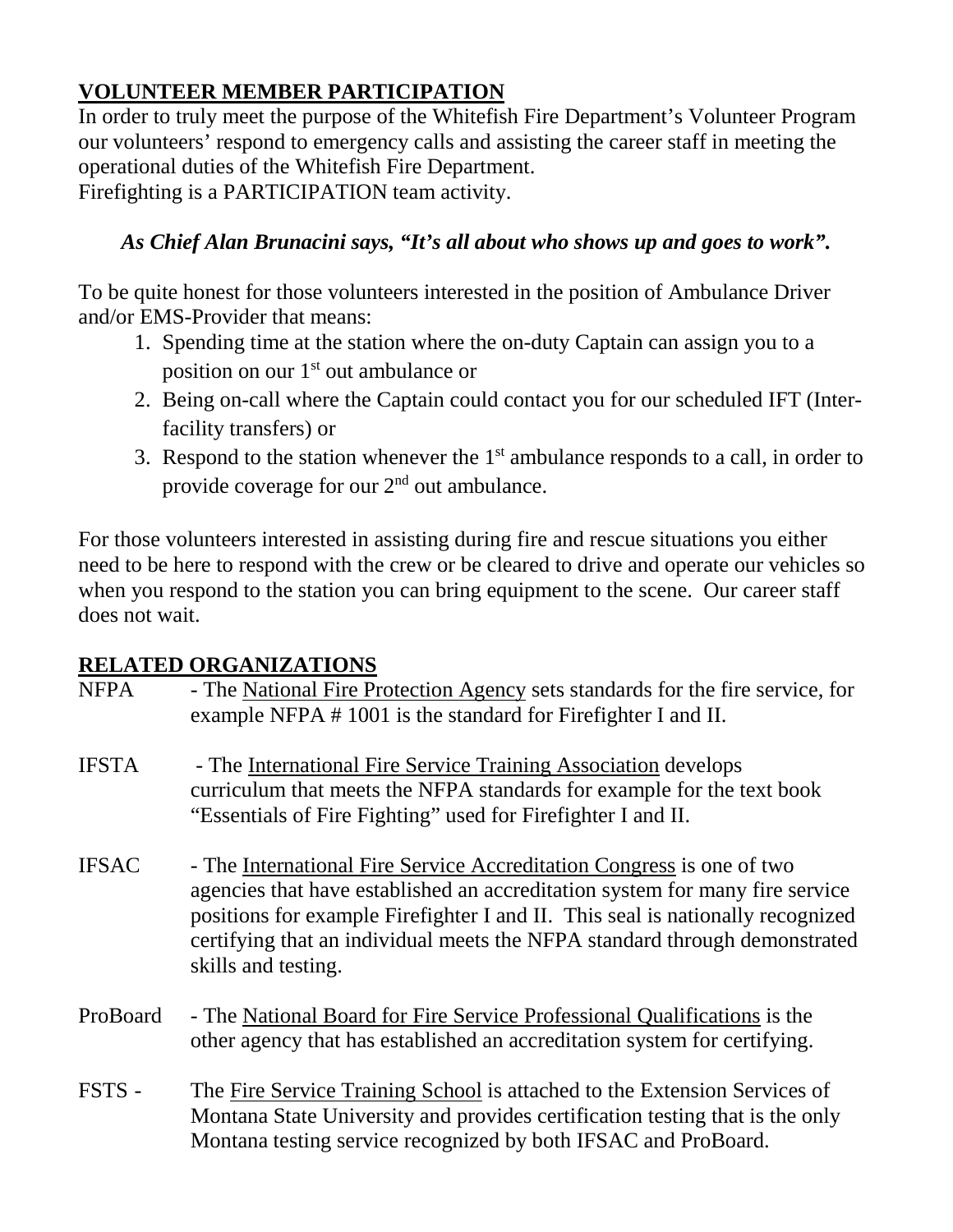#### **INCUMBENT TRAINING REQUIREMENTS**

Once a volunteer is cleared to operate in one or more of the job-positions they must maintain the position by meeting the MINIMUM requirements for each position they hold as listed below. Besides the training requirements placed upon us by governing agencies like OSHA, Montana's Board of Medical Examiners, FEMA, NWCG, ISO, and the NFPA, to name a few, firefighting is a team sport and we must practice together as a team.

The world we operate in is always changing so we must maintain the knowledge and skills obtained during our initial training and develop new knowledge and skills to keep pace with our changing world. More important that an individual's knowledge and skills is the synergy of our team, that can only be developed by training and working together. In the nut shell that means, "Our Operational members must SHOW UP".

On-going requirements to maintain an Operational **Ambulance Driver's** position:

- \_\_\_ Maintain a valid Montana EMR, EMT, AEMT, or Paramedic license (CEs and skill testing);
- \_\_\_ Attend a yearly ambulance driver safety training;
- \_\_\_ Complete Annual Safety Refresher Training, including HIPAA, Infection Control, HAZCOM, etc.;
- \_\_\_ Drive the ambulance on at least 10 EMS calls or drills annually;
- \_\_\_ Successfully complete annual FIT testing for an N95 mask.

On-going requirements to maintain an Operational **EMS Provider's** position:

- \_\_\_ Maintain a valid Montana EMT, AEMT, or Paramedic license (CEs and skill testing);
- \_\_\_ Attend at least 2-hours of EMS training per month here with the Whitefish FD career staff;
- \_\_\_ Complete Annual Safety Refresher Training, including HIPAA, Infection Control, HAZCOM, etc.;
- \_\_\_ Attend to or assist with at least 10 patients per year;
- \_\_\_ Successfully complete annual FIT testing for an N95 mask.